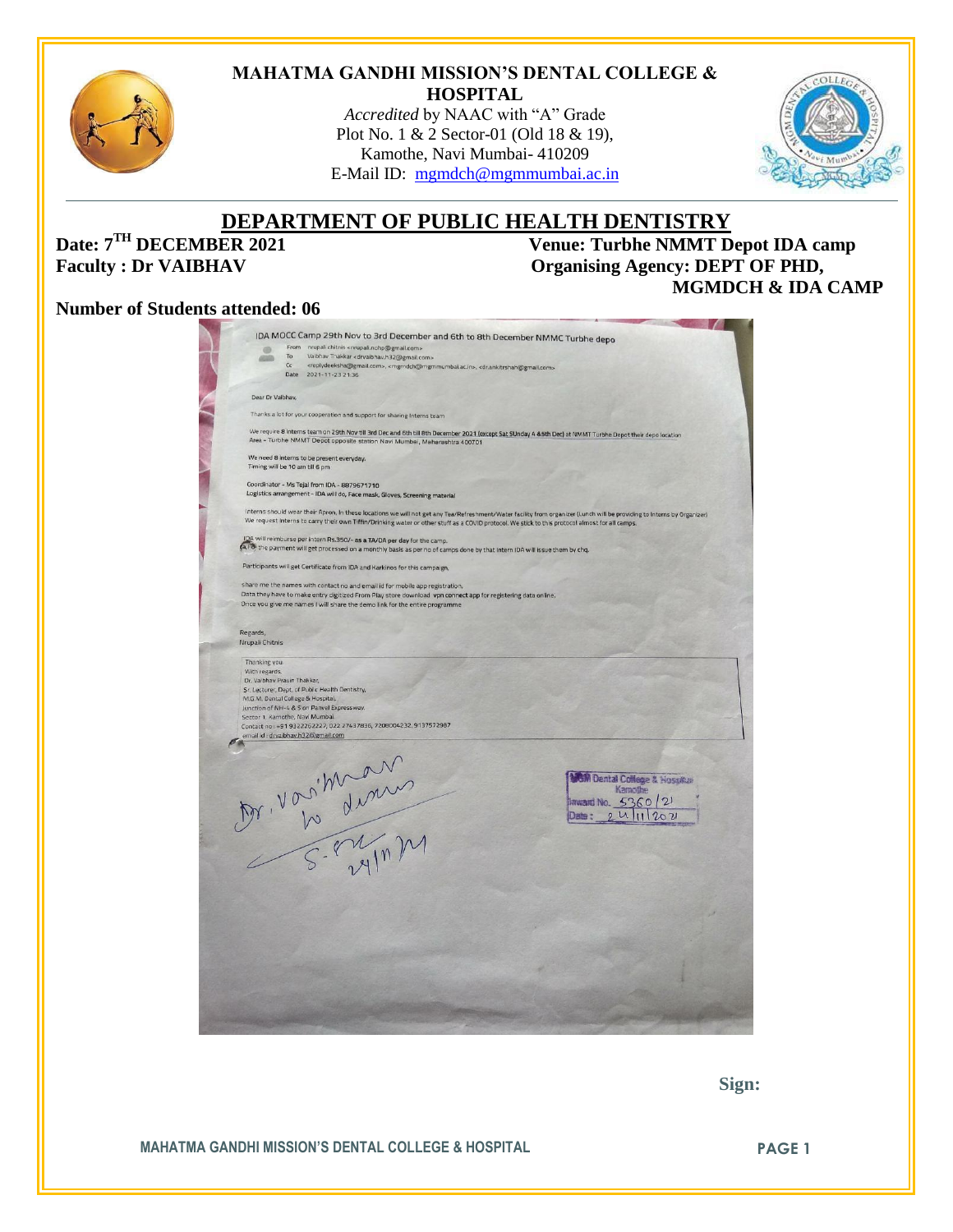#### **Assessment of Oral Health Status and Treatment need of patients atNMMT Bus Depot Turbhe.**

 MGM Dental College constantly takes efforts of extending the oral health care to the community. The oral care initiative was also extended to patients at**NMMT Bus Depot Turbhe**with the intention of creating awareness and providing oral health care to the patients.

### **Aim and objective:**

- 1. To assess the oral health status of patients and to provide necessary Dental treatment.
- 2. To educate them and create awareness about oral health.

#### **Method**:

A type III examination was carried out with the use of mouth mirror and probe in day light. All the patients were assessed for oral health status and were explained the need to get the problems corrected. The patients were made aware of the existing dental problems and preventive measures were explained.

**Observations:** A total of 113 patients were examined for various dental problems. Those requiring extensive treatment were referred to MGM Dental College and Hospital, Kamothe.

| <b>Condition</b> | No. of<br>individuals   | Percentage<br>$\frac{0}{0}$ | <b>ORAL HEALTH</b><br><b>STATUS</b> |
|------------------|-------------------------|-----------------------------|-------------------------------------|
| Dental caries    | 59                      | 52.2%                       |                                     |
| Gingivitis       | 40                      | 35.3%                       | <b>DENTAL CARIES</b>                |
| <b>Missing</b>   | 10                      | 8.8%                        | $\blacksquare$ MISSING              |
| Malocclusion     | $\overline{\mathbf{4}}$ | 3.5%                        | $\blacksquare$ MALOCCLUSION         |
|                  |                         |                             | $\blacksquare$ GINGIVITIS           |

## **1 Oral health status:**

#### **Interpretation and conclusion:**

**Dental caries is the most common problem among the patients followed by Gingivitis of the same. Oral health education and prevention strategies should be implemented in order to reduce the disease burden among these patients.**

 **Sign:**

**MAHATMA GANDHI MISSION'S DENTAL COLLEGE & HOSPITAL PAGE 2**